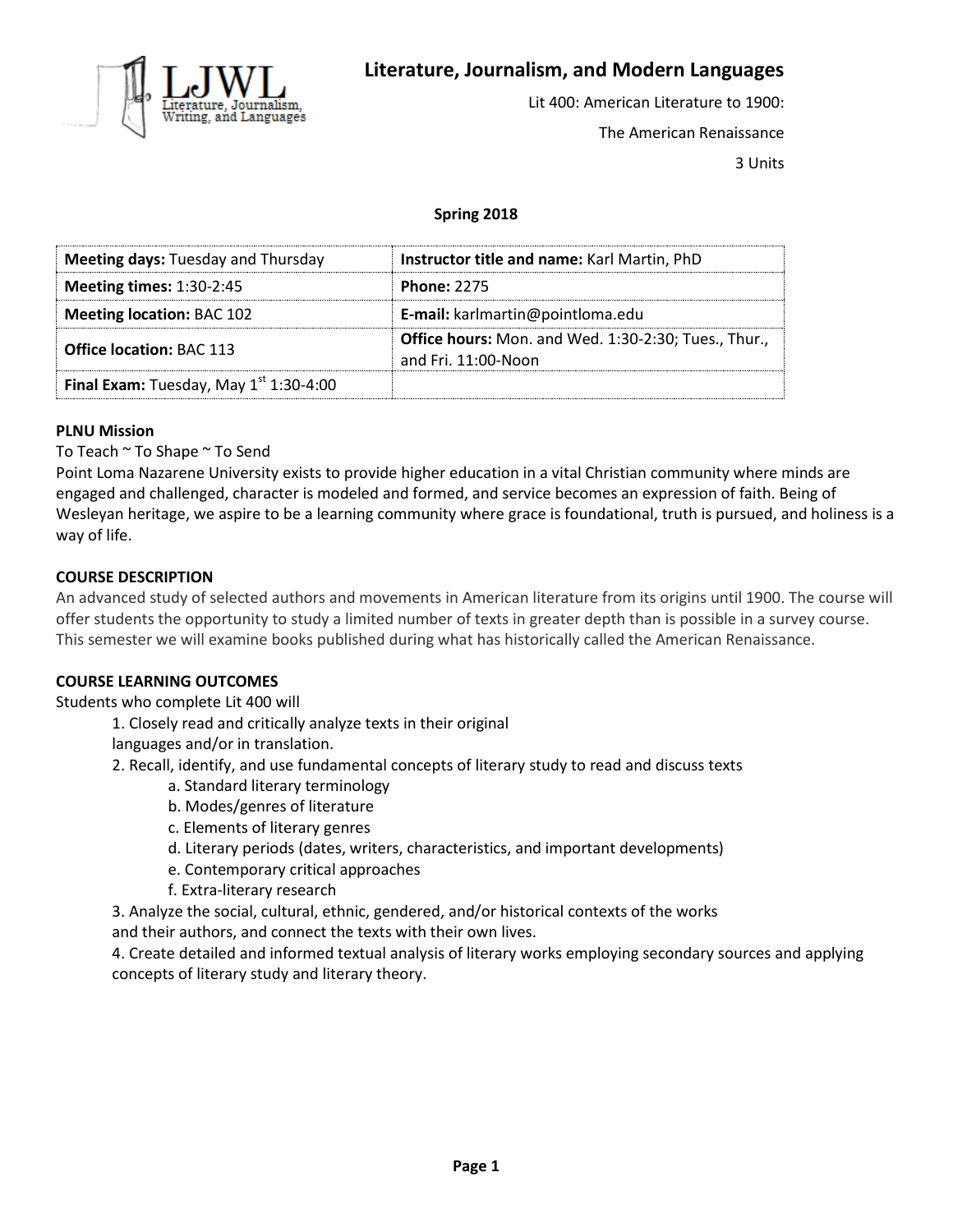### **REQUIRED TEXTS**

Dickinson, Emily. *The Complete Poems* Emerson, Ralph Waldo. *Selected Essays* Hawthorne, Nathaniel. *Selected Tales and Sketches* Melville, Herman. *Moby-Dick* Stowe, Harriet Beecher. *Uncle Tom's Cabin* Whitman, Walt. *Leaves of Grass* (1855)

#### **COURSE REQUIREMENTS**

*Reading:* Dates for the readings are clearly indicated on the schedule. Read daily if possible and complete all reading on time.

*Discussion:* The success of the course will be directly related to the quality of our daily discussions. Each of you must feel comfortable contributing to discussions. And each of you should bring any questions you have about the reading to our attention during the course of our discussions.

*Writing*: Each student will complete a mid-term exam, a final exam, and a 5-7 page essay concerning the critical reception of one of the works or some aspect of American life in the mid-nineteenth century. Students cannot pass the course without completing all three of these major assignments. Late work will receive a ten percent deduction daily and will not be accepted when the value would be zero or below.

*Seminar Discussion Leadership:* In groups of two or three, you will be called upon to lead the conversation twice during the semester.

## **ATTENDANCE AND PARTICIPATION**

Regular and punctual attendance at all classes is considered essential to optimum academic achievement. If the student is absent from more than 10 percent of class meetings, the faculty member has the option of filing a written report which may result in de-enrollment. If the absences exceed 20 percent, the student may be de-enrolled without notice. If the date of de-enrollment is past the last date to withdraw from a class, the student will be assigned a grade of W or WF consistent with university policy in the grading section of the catalog. See Academic Policies in the undergrad student catalog.

## **FINAL EXAMINATION POLICY**

Successful completion of this class requires taking the final examination **on its scheduled day**. The final examination schedule is posted on the Class Schedules site. No requests for early examinations or alternative days will be approved.

In the rare case that a student is scheduled for more than three (3) final examinations on the same day, the student is authorized to contact each professor in order to work out an alternate time for one of those examinations. Department chairs/school deans and college deans need not be involved in the process of making this accommodation.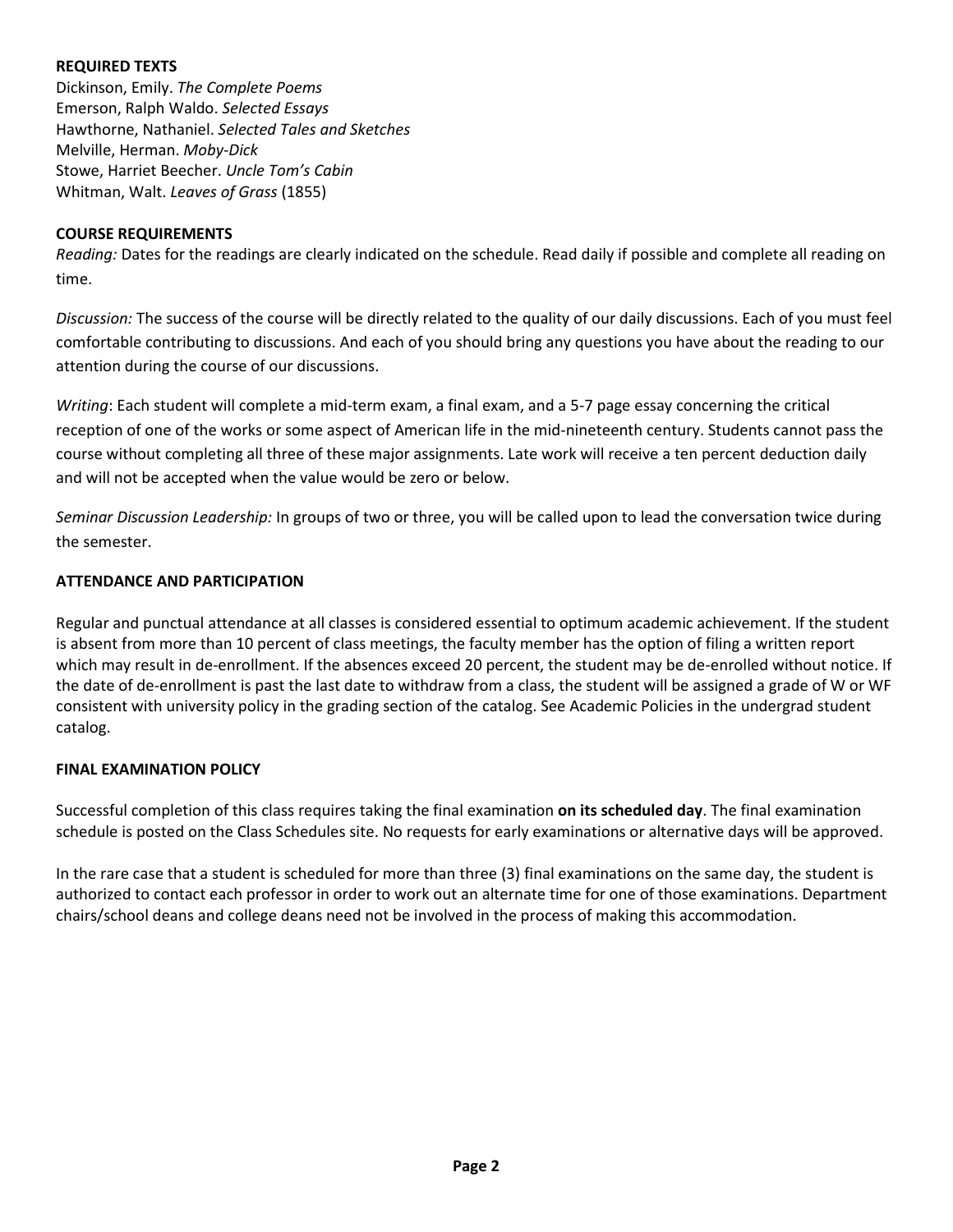## **ASSESSMENT AND GRADING**

| Sample assignment distribution by percentage:                                                                                                                                                             |                                                                                                                                                                                                                                                                         |
|-----------------------------------------------------------------------------------------------------------------------------------------------------------------------------------------------------------|-------------------------------------------------------------------------------------------------------------------------------------------------------------------------------------------------------------------------------------------------------------------------|
| Your final grade will be determined as follows:                                                                                                                                                           |                                                                                                                                                                                                                                                                         |
| Mid-Term Exam                                                                                                                                                                                             | 30%                                                                                                                                                                                                                                                                     |
| Seminar Leadership                                                                                                                                                                                        | 10%                                                                                                                                                                                                                                                                     |
| <b>Critical Paper</b>                                                                                                                                                                                     | 20%                                                                                                                                                                                                                                                                     |
| Final Exam                                                                                                                                                                                                | <b>30%</b>                                                                                                                                                                                                                                                              |
| Participation                                                                                                                                                                                             | 10%                                                                                                                                                                                                                                                                     |
| points earn a B, and so on.<br>B indicates superior work (roughly 30% of students normally achieve this level)<br>C indicates average work<br>D indicates passing work<br>F indicates unsatisfactory work | Your work will not be graded on a curve. A traditional scale will be used. Those who earn<br>more than 90% of the possible points earn an A, those who earn between 80-89% of the<br>A indicates exceptional work (roughly 20% of students normally achieve this level) |